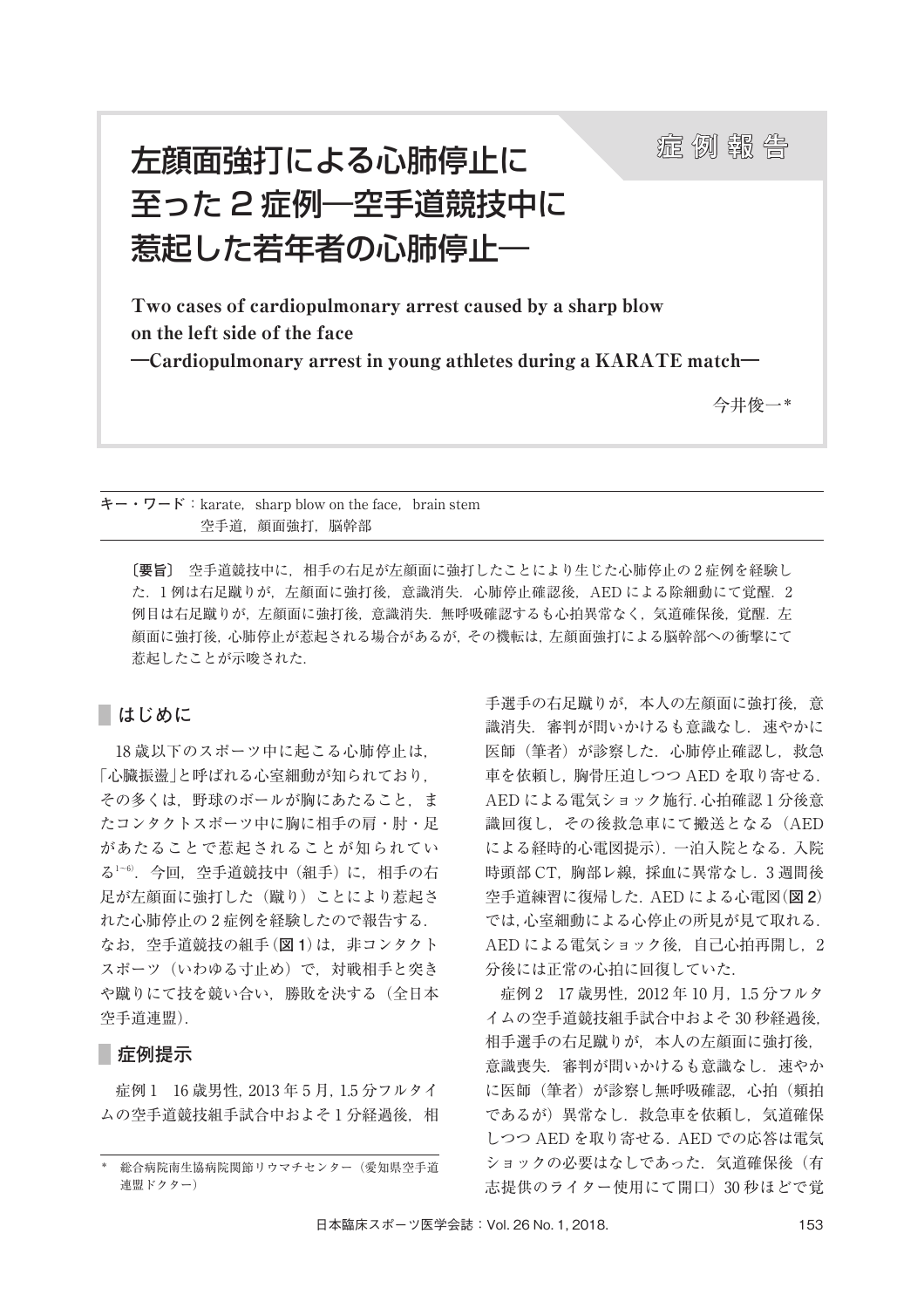#### 症例報告

醒.その後救急車にて搬送(AED による経時的心 電図提示不可).一泊入院となる.入院時頭部 CT, 胸部レ線,採血に異常なし.3 週間後空手道練習に 復帰した.

## **考 察**

若年者の突然死は辛いものであるが、幼小児期



**図 1 空手道競技中(組手)の実際 左選手の右足蹴りが右選手の左顔面に 直撃する寸前で,右選手が左手で左顔 面を防いでいる.**

の原因不明の突然死については,剖検についての ガイドライン<sup>7)</sup>が存在するものの, 一般的には, 指 針となるものは見当たらない.

そのような状況の中で,若年者の突然死につい て考察してみると,若年者のスポーツ中の突然死 の1つに、前胸部に衝撃を受けた直後に突然死す る心臓振盪(commotio cordis)がある.心臓振盪 は,最初,Maron ら<sup>1)</sup>が報告して以降,広く認識さ れるようになった.更に,Maron ら $^{2.3)}$ は心臓振盪 の主な原因は心室細動であったことを報告してい る.

また. 日本では. 堀<sup>4)</sup>が commotio cordis:ス ポーツ中の胸部打撲による突然死を概説し,我が 国でも認知されるようになった. 次いで, 與水 $^5$ が 国内例も含め心臓振盪を啓発し,更に,心臓振盪 が心停止の原因と考えられる 25 例を集積し,うち 心電図が確認された 16 症例中,14 例が心室細動 であることを報告している®. ただし, いずれも前 胸部への衝撃が原因であった.

今回,空手道競技の組手中に遭遇した心肺停止 2 例は、相手の右足が左顔面に強打したことによ り惹起されたが,これまでに報告されたような前 胸部への衝撃ではなかった. 左顔面強打により, 症例1は急速な心停止・呼吸停止で、症例2が急 速な呼吸停止であることを考慮すると、左顔面強



**図 2 症例 1:AED の心電図 ①,②,③,④,⑤は部分拡大図 ①で音声データ開始,1 分 2 秒経過後②でパッド装着,この間胸骨圧迫中,1 分 21 秒経過後③でショック開始,④で自己心拍再開,⑤で通常の心拍に回復(ショック 開始後約 2 分経過).**

154 日本臨床スポーツ医学会誌:Vol. 26 No. 1, 2018.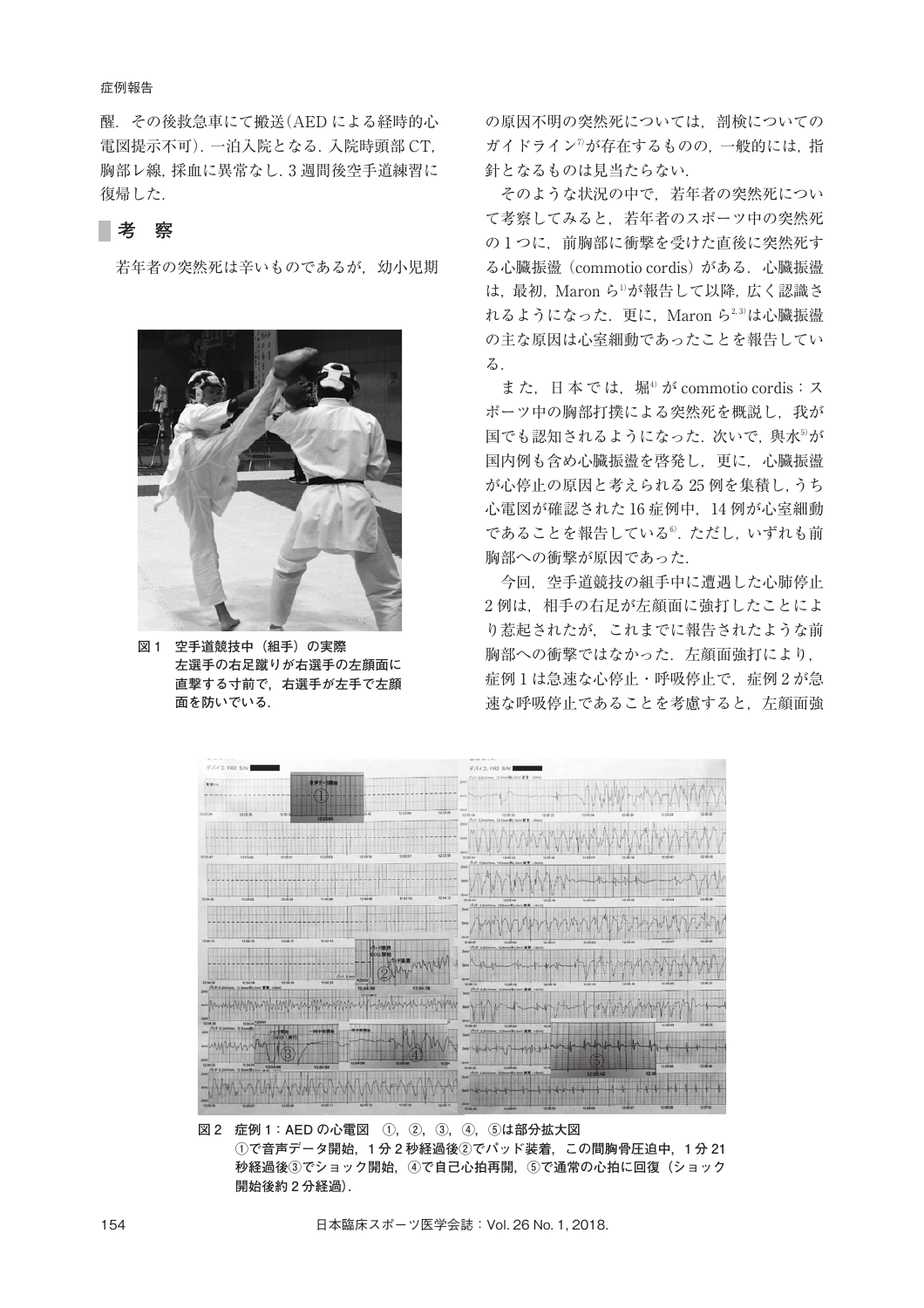打により,循環中枢・呼吸中枢を支配している脳 幹部への衝撃により,急速な心停止・呼吸停止が 惹起されたことが示唆された.症例 1 の急速な心 停止・呼吸停止と症例 2 の急速な呼吸停止の差異 は,衝撃力の違いと判断される.

頭頚部への衝撃による突然死の詳細な報告は少 なく,13 歳少女のハードル競争中の転倒直後に生 じた突然死例8) ,小弾丸(pellet)による左眼まなじ り直下に貫通直後の突然死例®が報告されていた.

前者は,目撃者がただ一人で詳細な受傷機転は 不明であるが,突然死の原因を,強烈な脳震盪に 求めている.ただし,脳震盪は,頭部打撲後,主 に一過性の意識喪失・記憶喪失・眩暈などのこと であり,自験例のような急速な心停止・呼吸停止 は惹起されないと判断される.後者は,剖検の結 果, 脳底動脈 (basilar artery) 損傷による少量の クモ膜下出血のみの所見とのことであったが、橋 (pons)への衝撃が示唆されていた<sup>9)</sup>.

また,Singla ら<sup>10)</sup> は,100 症例の頭部外傷 (craniocerebral injuries)の心電図変化を検討してい るが,頭部外傷と心電図の直接的な関連は存在し なかったと報告しており、心電図から頭部外傷の 可能性を示唆することは,困難を伴う.

スポーツ試合中の意識喪失・心肺停止に遭遇し た医師及び医療従事者は,若年者の命を救うべく, AED を活用した迅速かつ適切な判断と処置が求 められる.また,空手道競技組手用の頭部保護具 は,この 20 年間改良を重ねてきたが,更なる改良 の必要性と正確な装着の重要性が示唆された.

#### **結 語**

1. 空手道競技中に,相手の右足が左顔面に強打 したことにより惹起された心肺停止の 2 症例を報 告した.

2.受傷機転より前胸部への衝撃でなく,脳幹部 への衝撃により心肺停止が惹起されたことが示唆 された.

#### **謝 辞**

名古屋市守山消防署第 1 課救急係関谷光治氏から貴重 な資料をご提供いただきましたことに,心より感謝申し上 げます.また,総合病院南生協病院循環器内科水野裕元先 生にご助言を頂きましたことに心より感謝申し上げます. **利益相反**

本論文に関連し,開示すべき利益相反はなし.

#### **文 献**

- 1)Maron, BJ, Poliac, LG, Kaplan, JA, Mueller, FO. Blunt impact to the chest leading to sudden death from cardiac arrest during sports activities. N Engl J Med. 1995; 333: 337-342.
- 2) Maron, BJ, Gohman, TE, Kyle, SB, Ester, NA 3rd, Link, MS. Clinical profile and spectrum of commotion cordis. JAMA. 2002; 287: 1142-1146.
- 3) Maron, BJ. Sudden death in young athletes. N Engl J Med. 2003; 349: 1064-1075.
- 4)堀 進悟.Commotio cordis:スポーツ中の胸部打 撲による突然死.臨床スポーツ医学.2008; 19: 891- 897.
- 5) 與水健治. 心臓振盪. 臨床スポーツ医学. 2008; 25: 358-364.
- 6) 與水健治. 若年者の突然死 心臓振盪. 蘇生. 2009; 28: 87-94.
- 7) Gilliland, MG, Levin, AV, Enzenauer, RW, Smith, C, Parsons, MA, Rorke-Adams, LB, Lauridson, JR, Roche, GR, Christmann, LM, Mian, M, Jentzen, J, Simons, KB, Morad, Y, Alexander, R, Jenny, C, Wygnanski-Jaffe, T. Guidelines for postmortem protocol for ocular investigation of sudden unexplained infant death and suspected physical child abuse. Am J Forensic Med Pathol. 2007; 28: 325-329.
- 8) Davis, GG, Glass, JM. Case report of sudden death after a blow to the back of the neck. Am J Forensic Med Pathol. 2001; 22: 13-18.
- 9)Tokdemir, M, Türkçüoğlu, P, Kafadar, H, Türkoğlu, A. Sudden death following periorbital pellet injury. Brain Injury. 2007; 21: 997-999.
- 10) Singla, SL, Garg, P, Mehta, RK. Electrocardiographic changes in craniocerebral trauma-Could they serve as prognostic indicators? J Indian Med Assoc. 2002; 100: 188-190.

(受付:2017 年 3 月 6 日,受理:2017 年 8 月 28 日)